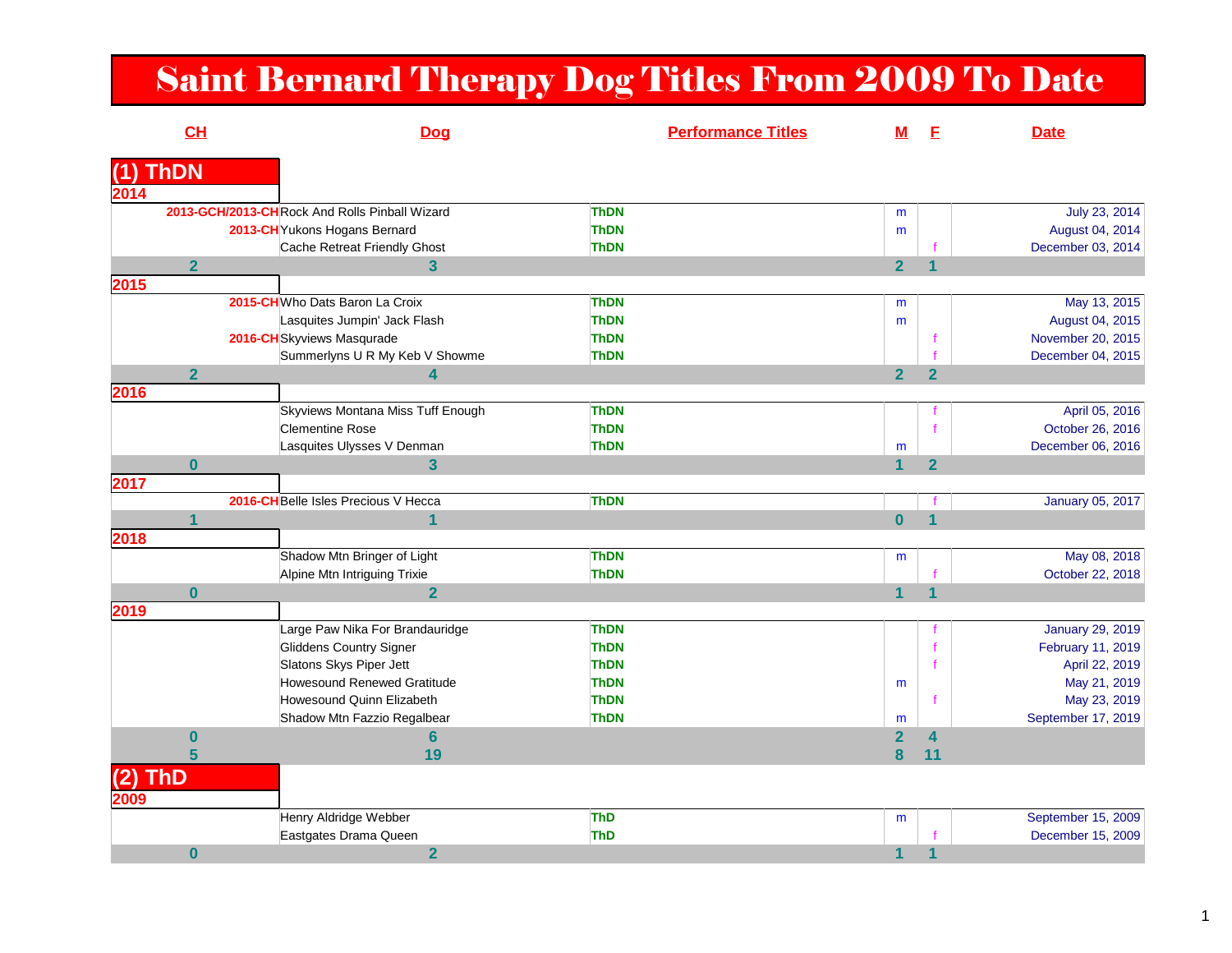|      | CL                   | Dog                                                         | <b>Performance Titles</b> | <u>M</u>       | E                       | <b>Date</b>                             |
|------|----------------------|-------------------------------------------------------------|---------------------------|----------------|-------------------------|-----------------------------------------|
| 2010 |                      |                                                             |                           |                |                         |                                         |
|      |                      | Suds In The Bucket                                          | <b>ThD</b>                |                |                         | December 31, 2010                       |
|      | $\bf{0}$             | $\mathbf{1}$                                                |                           | $\mathbf{0}$   | $\overline{\mathbf{1}}$ |                                         |
| 2011 |                      |                                                             |                           |                |                         |                                         |
|      |                      | Gus Parr                                                    | <b>ThD</b>                | m              |                         | July 22, 2011                           |
|      |                      | Westhavens Bee-Dazzled                                      | <b>ThD</b>                |                |                         | December 19, 2011                       |
| 2012 | $\bf{0}$             | $\overline{2}$                                              |                           |                |                         |                                         |
|      |                      | Dianes Markus of Protmeirion                                | <b>ThD</b>                | m              |                         | March 21, 2012                          |
|      |                      | Revilos Gratitude                                           | <b>ThD</b>                | m              |                         | August 26, 2012                         |
|      | $\bf{0}$             | $\overline{2}$                                              |                           | $\overline{2}$ | $\bf{0}$                |                                         |
| 2013 |                      |                                                             |                           |                |                         |                                         |
|      |                      | Cache Retreat Sky Walker H-N                                | <b>ThD</b>                |                |                         | February 26, 2013                       |
|      |                      | 2012-GCH/2011-CH Kings Mill Young At Heart                  | <b>ThD</b>                | m              |                         | March 07, 2013                          |
|      |                      | Downeylees Welcome To the Jungle                            | <b>ThD</b>                | m              |                         | November 22, 2013                       |
|      |                      | Montana Mtns Dance N The Twist And Shout                    | <b>ThD</b>                | m              |                         | November 30, 2013                       |
|      | $\blacktriangleleft$ | 4                                                           |                           | 3 <sup>5</sup> | 1                       |                                         |
| 2014 |                      | 2013-GCH/2013-CH Ambersand Winds of Winter                  | <b>ThD</b>                | m              |                         | April 24, 2014                          |
|      |                      | Kings Mill Bradshaw                                         | <b>ThD</b>                | m              |                         | November 20, 2014                       |
|      | 1                    | $\overline{2}$                                              |                           | $\overline{2}$ | $\bf{0}$                |                                         |
| 2015 |                      |                                                             |                           |                |                         |                                         |
|      |                      | 2013-CH Yukons Hogans Bernard                               | <b>ThD</b>                | m              |                         | June 09, 2015                           |
|      |                      | Cache Retreat Friendly Ghost                                | <b>ThD</b>                |                |                         | December 01, 2015                       |
|      |                      | $\overline{2}$                                              |                           |                | $\blacktriangleleft$    |                                         |
| 2016 |                      |                                                             |                           |                |                         |                                         |
|      |                      | Lasquites Jumpin' Jack Flash                                | <b>ThD</b>                | m              |                         | June 28, 2016                           |
|      |                      | Summerlyns U R My Keb V Showme                              | <b>ThD</b>                |                |                         | December 08, 2016                       |
|      | $\bf{0}$             | $\overline{2}$                                              |                           | $\mathbf{1}$   | 1                       |                                         |
| 2017 |                      |                                                             |                           |                |                         |                                         |
|      |                      | Skyviews Montana Miss Tuff Enough<br><b>Clementine Rose</b> | <b>ThD</b><br><b>ThD</b>  |                |                         | <b>January 13, 2017</b><br>May 03, 2017 |
|      |                      | Lasquites Ulysses V Denman                                  | <b>ThD</b>                | m              |                         | November 29, 2017                       |
|      | $\bf{0}$             | 3                                                           |                           | 1              | $\mathbf{2}$            |                                         |
| 2018 |                      |                                                             |                           |                |                         |                                         |
|      |                      | Alfalfa Perez                                               | <b>ThD</b>                | m              |                         | April 27, 2018                          |
|      |                      | Who Dats Mia of Richards Court                              | ThD                       |                |                         | September 18, 2018                      |
|      | $\bf{0}$             | $\overline{2}$                                              |                           | 1              | $\overline{\mathbf{1}}$ |                                         |
| 2019 |                      |                                                             |                           |                |                         |                                         |
|      |                      | Ryder Bonaventure                                           | <b>ThD</b>                | m              |                         | May 06, 2019                            |
|      |                      | Howesound Renewed Gratitude                                 | <b>ThD</b>                | m              |                         | July 23, 2019                           |
|      |                      | Howesound Quinn Elizabeth                                   | <b>ThD</b>                |                |                         | August 02, 2019                         |
|      | $\boldsymbol{0}$     | $\overline{\mathbf{3}}$                                     |                           | $\overline{2}$ | 1                       |                                         |
|      | 3                    | 25                                                          |                           | 15             | 10                      |                                         |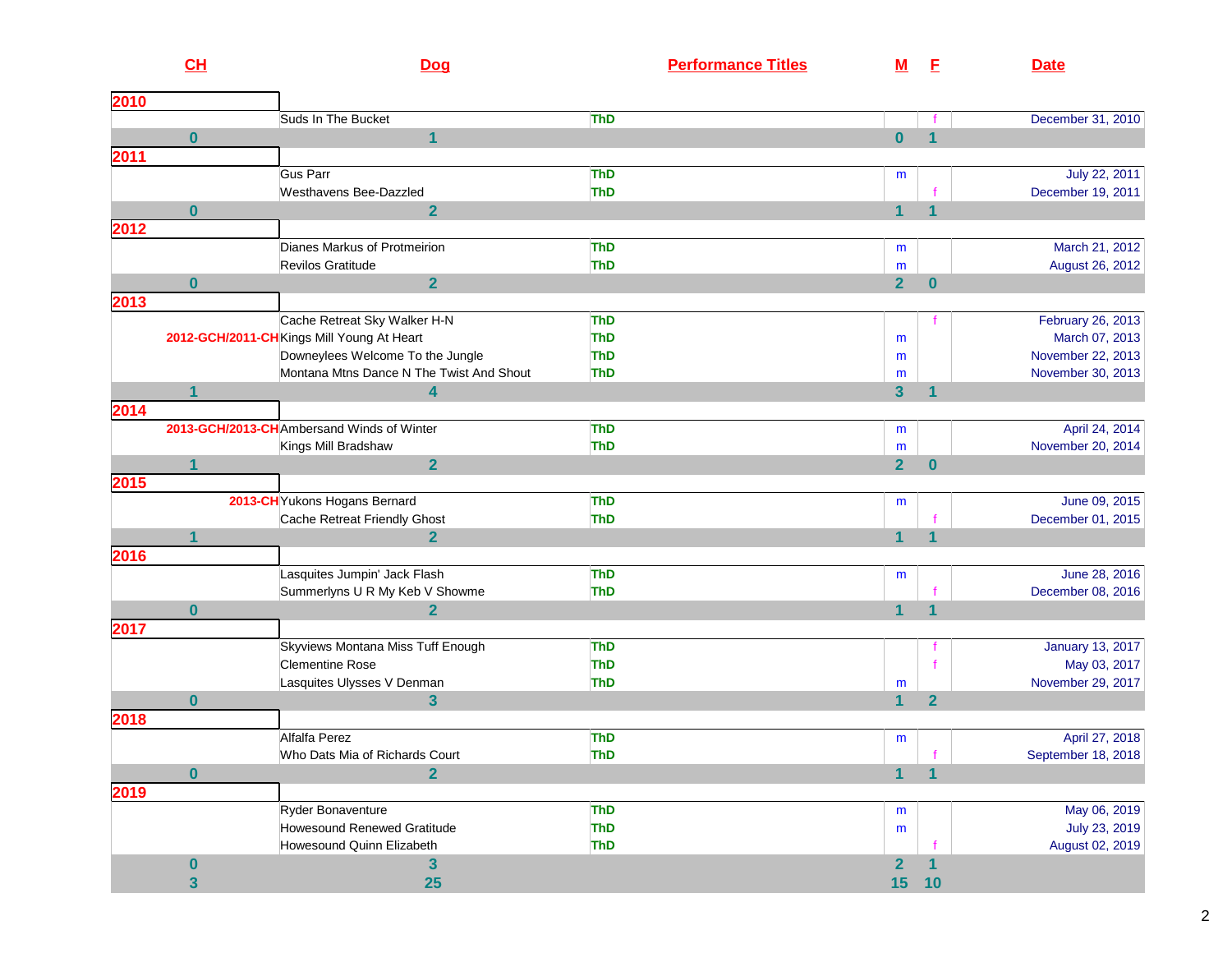|      | CL          | <b>Dog</b>                                                         | <b>Performance Titles</b>  | <u>M</u>                | E                       | <b>Date</b>                       |
|------|-------------|--------------------------------------------------------------------|----------------------------|-------------------------|-------------------------|-----------------------------------|
|      |             |                                                                    |                            |                         |                         |                                   |
| (3)  | <b>ThDA</b> |                                                                    |                            |                         |                         |                                   |
| 2014 |             |                                                                    |                            |                         |                         |                                   |
|      |             | Montana Mtns Dance N The Twist And Shout                           | <b>ThDA</b><br><b>ThDA</b> | m                       |                         | July 21, 2014<br>October 16, 2014 |
|      |             | Eastgates Drama Queen<br>2013-GCH/2013-CHAmbersand Winds of Winter | <b>ThDA</b>                |                         | $\mathsf{f}$            | October 24, 2014                  |
|      |             | $\mathbf{3}$                                                       |                            | m<br>$\overline{2}$     |                         |                                   |
| 2016 |             |                                                                    |                            |                         |                         |                                   |
|      |             | 2016-CH Skyviews Masqurade                                         | <b>ThDA</b>                |                         |                         | December 06, 2016                 |
|      | 1           | 1                                                                  |                            | $\overline{\mathbf{0}}$ | 1                       |                                   |
| 2017 |             |                                                                    |                            |                         |                         |                                   |
|      |             | 2016-CH Kings Mill Bradshaw                                        | <b>ThDA</b>                | m                       |                         | May 10, 2017                      |
|      | 1           | 1                                                                  |                            | $\mathbf{1}$            | $\bf{0}$                |                                   |
| 2018 |             |                                                                    |                            |                         |                         |                                   |
|      |             | <b>Clementine Rose</b>                                             | <b>ThDA</b>                |                         |                         | January 24, 2018                  |
|      |             | 2015-GCH/2009-CHMtn Home Raindrops On Roses                        | <b>ThDA</b>                |                         |                         | March 06, 2018                    |
|      |             | Alfalfa Perez                                                      | <b>ThDA</b>                | m                       |                         | April 30, 2018                    |
|      |             | Skyviews Montana Miss Tuff Enough                                  | <b>ThDA</b>                |                         |                         | May 08, 2018                      |
|      | 1           | 4                                                                  |                            | 1                       | $\overline{\mathbf{3}}$ |                                   |
| 2019 |             |                                                                    |                            |                         |                         |                                   |
|      |             | Howesound Renewed Gratitude                                        | <b>ThDA</b>                | m                       |                         | October 22, 2019                  |
|      |             | Howesound Quinn Elizabeth                                          | <b>ThDA</b>                |                         |                         | December 02, 2019                 |
|      |             | Who Dats Mia of Richards Court                                     | <b>ThDA</b>                |                         |                         | December 10, 2019                 |
|      | $\bf{0}$    | 3                                                                  |                            | 1                       | $\overline{2}$          |                                   |
| 2020 |             |                                                                    |                            |                         |                         |                                   |
|      |             | 2017-GCH/2016-CH Gliddens Yosminity Sam I Am                       | <b>ThDA</b>                | m                       |                         | July 30, 2020                     |
|      |             | 1                                                                  |                            | $\overline{\mathbf{1}}$ | $\bf{0}$                |                                   |
|      | 5           | 13                                                                 |                            | $6\phantom{a}$          | 7                       |                                   |
| (4)  | <b>ThDX</b> |                                                                    |                            |                         |                         |                                   |
|      |             |                                                                    |                            |                         |                         |                                   |
| 2014 |             | Revilos Gratitude                                                  |                            |                         |                         |                                   |
|      |             | 1                                                                  | <b>THDX</b>                | m                       |                         | July 01, 2014                     |
|      | $\bf{0}$    |                                                                    |                            | $\mathbf{1}$            | $\bf{0}$                |                                   |
| 2015 |             | 2013-GCH/2013-CH Ambersand Winds of Winter                         | <b>THDX</b>                |                         |                         | April 14, 2015                    |
|      |             | Montana Mtns Dance N The Twist And Shout                           | <b>THDX</b>                | m                       |                         | September 24, 2015                |
|      |             | $\overline{2}$                                                     |                            | m<br>$\overline{2}$     | 0                       |                                   |
| 2018 |             |                                                                    |                            |                         |                         |                                   |
|      |             | 2016-CH Skyviews Masqurade                                         | <b>THDX</b>                |                         |                         | April 19, 2018                    |
|      |             | $\overline{\mathbf{1}}$                                            |                            | $\mathbf{0}$            | $\overline{\mathbf{1}}$ |                                   |
| 2020 |             |                                                                    |                            |                         |                         |                                   |
|      |             | Skyviews Montana Miss Tuff Enough                                  | <b>ThDX</b>                |                         |                         | July 23, 2020                     |
|      | $\bf{0}$    | $\mathbf{1}$                                                       |                            | $\mathbf{0}$            | $\overline{\mathbf{1}}$ |                                   |
| 2021 |             |                                                                    |                            |                         |                         |                                   |
|      |             | Howesound Renewed Gratitude                                        | <b>ThDX</b>                |                         |                         | March 30, 2021                    |
|      |             |                                                                    |                            | m                       |                         |                                   |